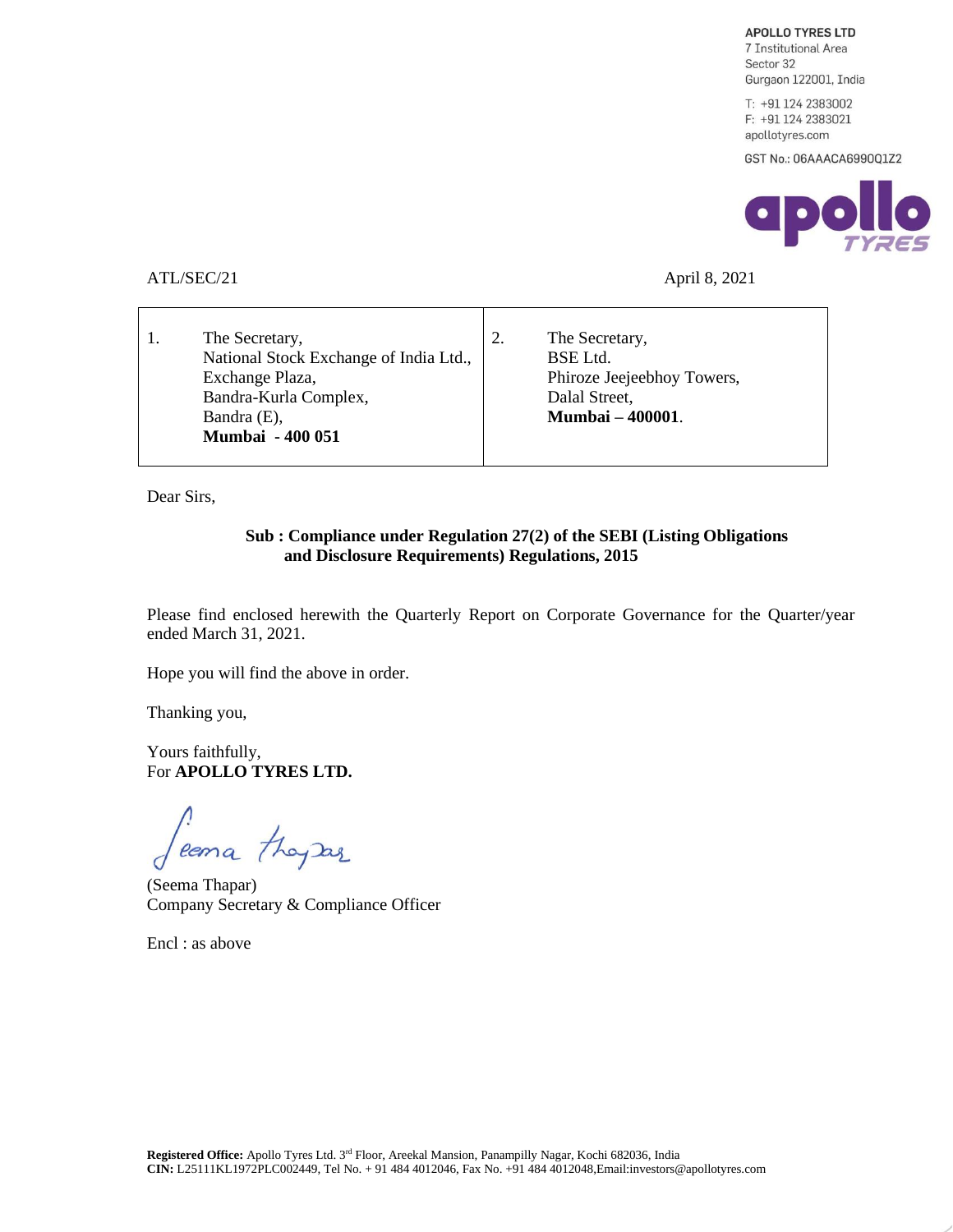#### **ANNEXURE I**

**Format to be submitted by listed entity on quarterly basis**

1. Name of Listed Entity **- Apollo Tyres Ltd**

2. Quarter ending **- March 31, 2021**

# **i. Composition Of Board Of Director**

| Title    | Name of  | <b>DIN</b> | <b>PAN</b> | Cat                        | Su  | Initia | Date   | Date  | Ten | Date of Birth | Whether   | Date of  | No. of   | No of            | No of          | No of            | Memb       | Rem  |
|----------|----------|------------|------------|----------------------------|-----|--------|--------|-------|-----|---------------|-----------|----------|----------|------------------|----------------|------------------|------------|------|
| $(Mr$ ./ | the      |            |            | ego                        | b   |        | of     | οf    | ure |               | special   | passin   | Directo  | Independ         | membership     | post of          | ership     | arks |
| Ms)      | Director |            |            | ry                         | Ca  | Date   | Appoi  | cessa |     |               | resolutio | g        | rship in | ent              | s in Audit/    | Chairp           | in         |      |
|          |          |            |            | (Ch)                       | teg | 0f     | ntmen  | tion  |     |               | n         | special  | listed   | <b>Directors</b> | Stakeholder    | erson            | Com        |      |
|          |          |            |            | airp                       | ory | App    |        |       |     |               | passed?   | resoluti | entities | hip in           | Committee(s)   | in               | mittee     |      |
|          |          |            |            | erso                       |     | oint   |        |       |     |               |           | on       | includin | listed           | fincluding     | Audit/           | s of       |      |
|          |          |            |            | n.                         |     | ment   |        |       |     |               |           |          | g this   | entities         | this listed    | Stakeh           | the        |      |
|          |          |            |            | /Exec                      |     |        |        |       |     |               |           |          | listed   | including        | entity         | older            | Comp       |      |
|          |          |            |            | utive/                     |     |        |        |       |     |               |           |          | entity   | this listed      |                | Commi            | any        |      |
|          |          |            |            | Non-<br>Exec               |     |        |        |       |     |               |           |          |          | entity           |                | ttee<br>held in  |            |      |
|          |          |            |            | utive/                     |     |        |        |       |     |               |           |          |          |                  |                | listed           |            |      |
|          |          |            |            | Indep                      |     |        |        |       |     |               |           |          |          |                  |                | entities         |            |      |
|          |          |            |            | ende                       |     |        |        |       |     |               |           |          |          |                  |                | includi          |            |      |
|          |          |            |            | nt/                        |     |        |        |       |     |               |           |          |          |                  |                | ng this          |            |      |
|          |          |            |            | Nomi                       |     |        |        |       |     |               |           |          |          |                  |                | listed           |            |      |
|          |          |            |            | nee)                       |     |        |        |       |     |               |           |          |          |                  |                | entity           |            |      |
| Mr.      | Onkar    | 0005       | AAIPK96    | C &                        | MD  | $01 -$ | $01-$  |       | 60  | 01-Mar-1942   | <b>NA</b> |          | 3        | $\mathbf{0}$     | $\overline{2}$ |                  | <b>SC</b>  |      |
|          | Kanwar   | 8921       | 39F        | <b>ED</b>                  |     | Feb-   | Feb-   |       |     |               |           |          |          |                  |                |                  |            |      |
|          |          |            |            |                            |     | 2013   | 2018   |       |     |               |           |          |          |                  |                |                  |            |      |
| Mr.      | Neeraj   | 0005       | AAGPK9     | $\mathop{\rm ED}\nolimits$ | MD  | 28-    | $28 -$ |       | 58  | 06-Sep-1971   | <b>NA</b> |          | 3        | $\mathbf{0}$     | 3              | $\boldsymbol{0}$ |            |      |
|          | Kanwar   | 8951       | 372F       |                            |     | May-   | May-   |       |     |               |           |          |          |                  |                |                  |            |      |
|          |          |            |            |                            |     | 2014   | 2019   |       |     |               |           |          |          |                  |                |                  |            |      |
| Mr.      | Akshay   | 0001       | AAAPC5     | ID                         |     | $06 -$ | $06 -$ |       | 60  | 30-Sep-1969   | <b>NA</b> |          | 2        | 2                | 3              | $\mathbf{0}$     | AC, SC, N  |      |
|          | Chudasa  | 0630       | 207F       |                            |     | Aug-   | Aug-   |       |     |               |           |          |          |                  |                |                  | RC         |      |
|          | ma       |            |            |                            |     | 2014   | 2019   |       |     |               |           |          |          |                  |                |                  |            |      |
| Mr.      | Vikram S | 0004       | AAEPM8     | ID                         |     | $06 -$ | $06 -$ |       | 60  | 30-Oct-1952   | <b>NA</b> |          | 6        | 6                | 5              |                  | <b>RMC</b> |      |
|          | Mehta    | 1197       | 138R       |                            |     | Aug-   | Aug-   |       |     |               |           |          |          |                  |                |                  |            |      |
|          |          |            |            |                            |     | 2014   | 2019   |       |     |               |           |          |          |                  |                |                  |            |      |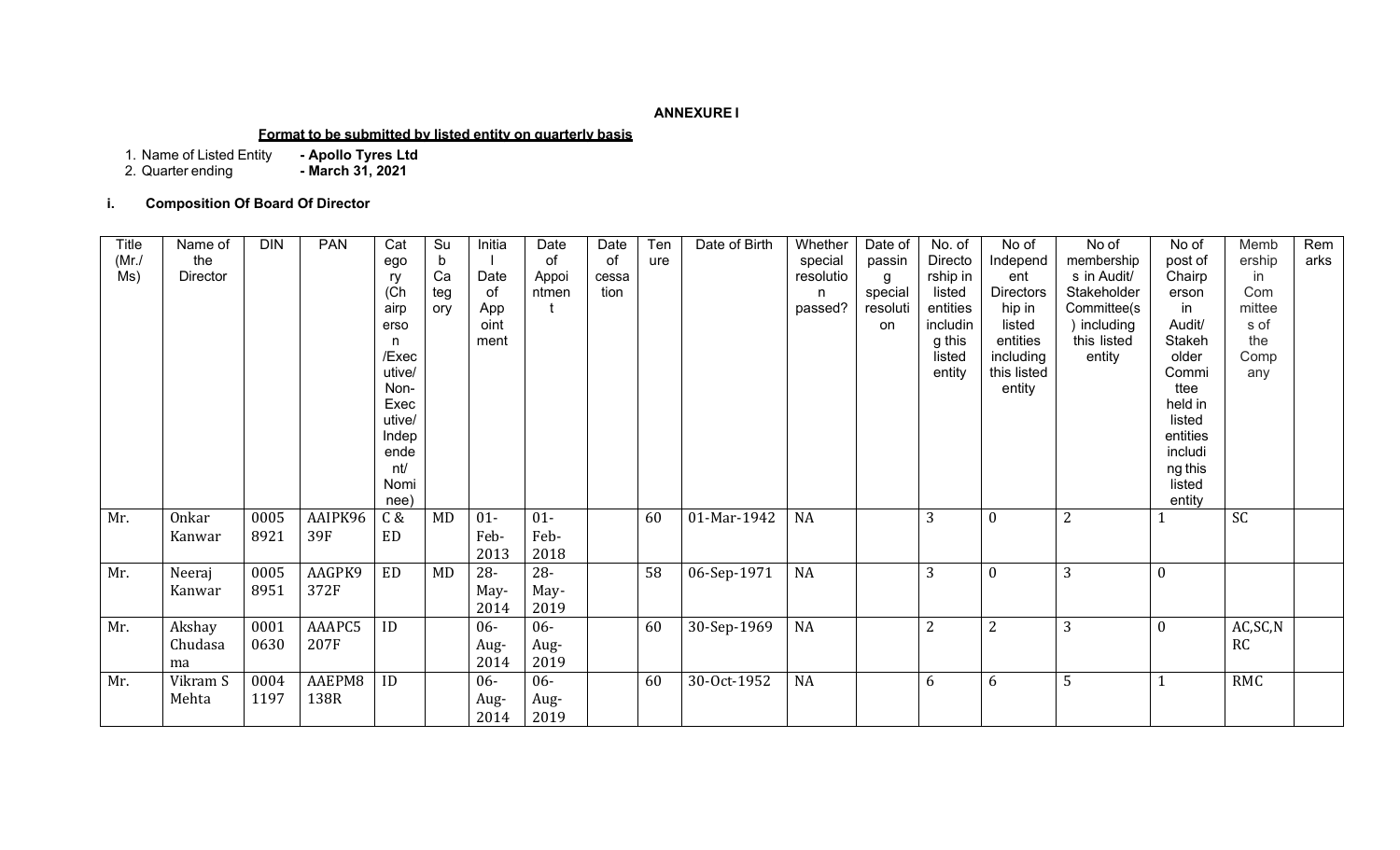| Mr. | Sunam                            | 0005         | <b>AAAPS0</b>  | <b>NED</b>                 | $11-$                  | $20 -$                 |    | 17-Jul-1965 | <b>NA</b> |                    | $\mathbf{1}$ | $\mathbf{0}$   | $\mathbf{1}$     | $\mathbf{1}$     | SC,RC      |                                            |
|-----|----------------------------------|--------------|----------------|----------------------------|------------------------|------------------------|----|-------------|-----------|--------------------|--------------|----------------|------------------|------------------|------------|--------------------------------------------|
|     | Sarkar                           | 8859         | 871R           |                            | Aug-<br>2015           | Aug-<br>2020           |    |             |           |                    |              |                |                  |                  |            |                                            |
| Mr. | Robert<br>Steinmetz              | 0017<br>8792 | ZZZZZ99<br>99Z | <b>NED</b>                 | 09-<br>Feb-<br>2016    | $31$ -Jul-<br>2019     |    | 20-Dec-1939 | Yes       | $31$ -Jul-<br>2019 | $\mathbf{1}$ | $\mathbf{0}$   | $\mathbf{1}$     | $\mathbf{0}$     | AC, RC     | He is<br>a<br>forei<br>gn<br>direc<br>tor. |
| Ms. | Pallavi S.<br>Shroff             | 0001<br>3580 | AQPPS7<br>388Q | ID                         | $15-$<br>May-<br>2014  | $15 -$<br>May-<br>2019 | 60 | 22-Apr-1956 | <b>NA</b> |                    | 5            | 5              | $\overline{4}$   | $\mathbf{0}$     | AC, NRC    |                                            |
| Mr. | Gen.<br>Bikram<br>Singh<br>Retd. | 0725<br>9060 | AIDPS74<br>98H | ID                         | $11-$<br>Aug-<br>2015  | $11-$<br>Aug-<br>2020  | 36 | 19-Jul-1952 | NA        |                    | $\mathbf{1}$ | $\mathbf{1}$   | $\boldsymbol{0}$ | $\boldsymbol{0}$ |            |                                            |
| Mr. | Francesco<br>Gori                | 0741<br>3105 | ZZZZZ99<br>99Z | <b>NED</b>                 | 09-<br>Feb-<br>2016    | $31$ -Jul-<br>2019     |    | 15-May-1952 | <b>NA</b> |                    | $\mathbf{1}$ | $\mathbf{0}$   | $\mathbf{0}$     | $\mathbf{0}$     | <b>RMC</b> | He is<br>a<br>forei<br>gn<br>direc<br>tor. |
| Mr. | Vinod Rai                        | 0004<br>1867 | AAAPR0<br>522N | $\overline{ID}$            | 09-<br>Feb-<br>2016    | $09 -$<br>Feb-<br>2021 | 60 | 23-May-1948 | <b>NA</b> |                    | $\sqrt{2}$   | $\overline{2}$ | 5                | $\mathbf{2}$     | AC, NRC    |                                            |
| Ms. | Anjali<br>Bansal                 | 0020<br>7746 | AJMPB0<br>292J | ID                         | $01-$<br>Nov-<br>2017  | $01-$<br>Nov-<br>2019  | 36 | 25-Feb-1971 | <b>NA</b> |                    | 6            | 6              | 3                | $\boldsymbol{0}$ |            |                                            |
| Mr. | Satish<br>Sharma                 | 0752<br>7148 | ABCPS4<br>256R | $\mathop{\rm ED}\nolimits$ | $01 -$<br>Apr-<br>2019 | $01-$<br>Apr-<br>2019  | 60 | 23-Jun-1967 | <b>NA</b> |                    | $\mathbf{1}$ | $\mathbf{0}$   | $\boldsymbol{0}$ | $\mathbf{0}$     | <b>RMC</b> |                                            |
| Mr. | Francesco<br>Crispino            | 0093<br>5998 | ZZZZZ99<br>99Z | ID                         | $03 -$<br>Jul-<br>2020 | $03$ -Jul-<br>2020     | 60 | 19-Dec-1965 | NA        |                    | $\mathbf{1}$ | $\mathbf{1}$   | $\mathbf{0}$     | $\boldsymbol{0}$ |            | He is<br>a<br>forei<br>gn                  |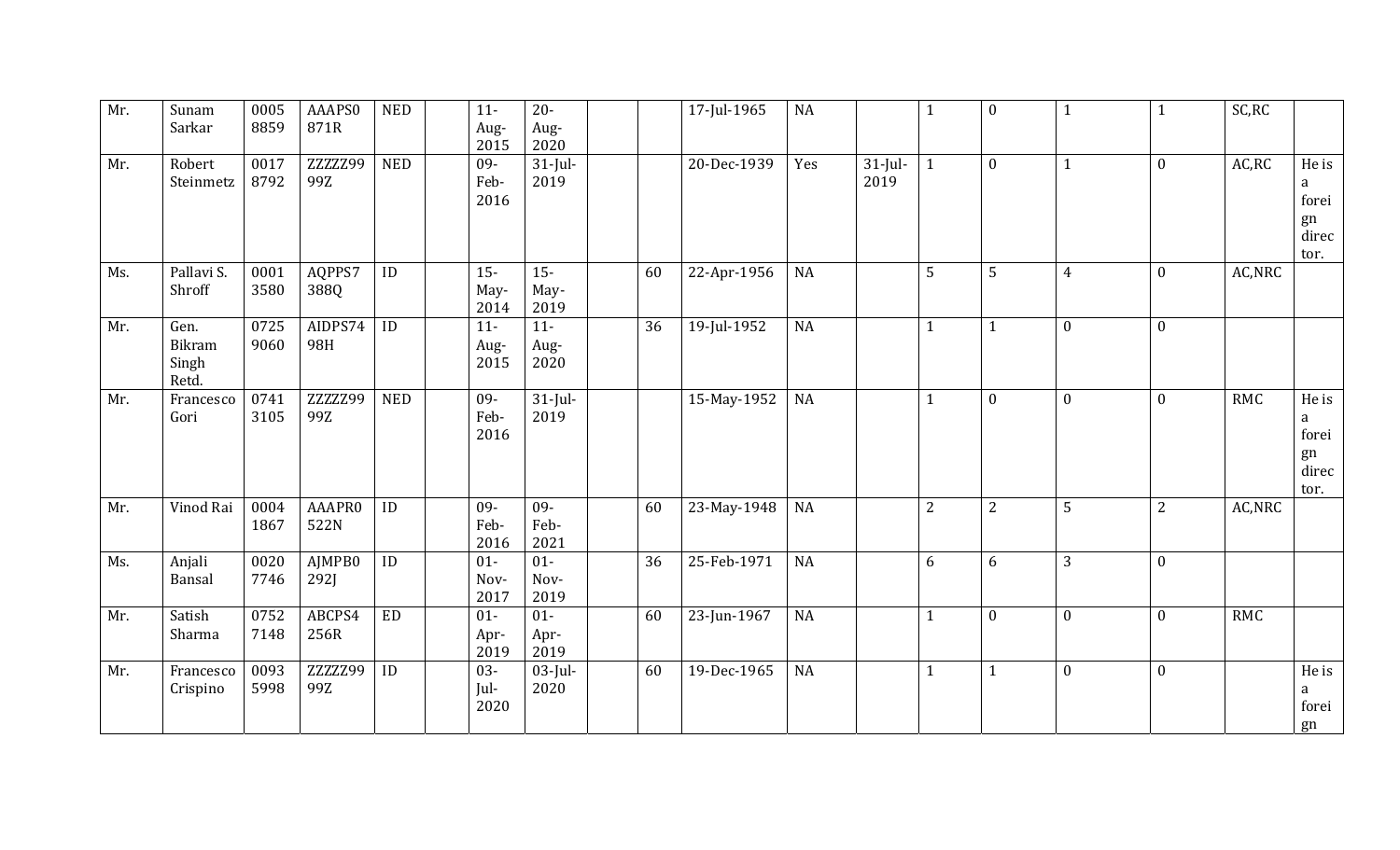|     |          |      |        |     |        |               |  |             |           |  |     |  | direc |
|-----|----------|------|--------|-----|--------|---------------|--|-------------|-----------|--|-----|--|-------|
|     |          |      |        |     |        |               |  |             |           |  |     |  | tor.  |
| Mr. | Vishal   | 0103 | AADPM9 | NED | $21 -$ | ົດ 1<br>-41 - |  | 19-Dec-1972 | <b>NA</b> |  | - U |  |       |
|     | Kashyap  | 5771 | 486F   |     | Aug-   | Aug-          |  |             |           |  |     |  |       |
|     | Mahadevi |      |        |     | 2020   | 2020          |  |             |           |  |     |  |       |
|     |          |      |        |     |        |               |  |             |           |  |     |  |       |

| Company Remarks          |     |
|--------------------------|-----|
| <b>Whether Permanent</b> | Yes |
| chairperson appointed    |     |
| Whether Chairperson is   | Yes |
| related to MD or CEO     |     |

# **ii. Composition of Committees**

#### **a. Audit Committee**

| Sr.<br>No. | Name of the Director | Category   | Chairperson/Membership | Appointment<br>Date | <b>Cessation Date</b> |
|------------|----------------------|------------|------------------------|---------------------|-----------------------|
|            | Vinod Rai            | ID         | Chairperson            | 09-May-2019         |                       |
|            | Akshay Chudasama     | ID         | Member                 | 09-May-2019         |                       |
|            | Robert Steinmetz     | <b>NED</b> | Member                 | 09-May-2019         |                       |
|            | Pallavi S. Shroff    | ID         | Member                 | 09-May-2019         |                       |

|                          | <b>Company Remarks</b>                 |            |                        |             |                       |  |  |  |  |  |
|--------------------------|----------------------------------------|------------|------------------------|-------------|-----------------------|--|--|--|--|--|
| <b>Whether Permanent</b> |                                        | Yes        |                        |             |                       |  |  |  |  |  |
|                          | chairperson appointed                  |            |                        |             |                       |  |  |  |  |  |
|                          | b. Stakeholders Relationship Committee |            |                        |             |                       |  |  |  |  |  |
| Sr.                      | Name of the Director                   | Category   | Chairperson/Membership | Appointment | <b>Cessation Date</b> |  |  |  |  |  |
| No.                      |                                        |            |                        | Date        |                       |  |  |  |  |  |
|                          | Sunam Sarkar                           | <b>NED</b> | Chairperson            | 10-May-2018 |                       |  |  |  |  |  |
| $\overline{2}$           | Onkar Kanwar                           | C & E D    | Member                 | 10-May-2018 |                       |  |  |  |  |  |
| 3                        | Akshay Chudasama                       | ID         | Member                 | 10-May-2018 |                       |  |  |  |  |  |

| - - -<br>۱۵۱ N.                                |                  |
|------------------------------------------------|------------------|
| 1.11<br>-----<br>w<br>----<br>nei<br>⊶<br>пенг | <b>Vec</b><br>౿౿ |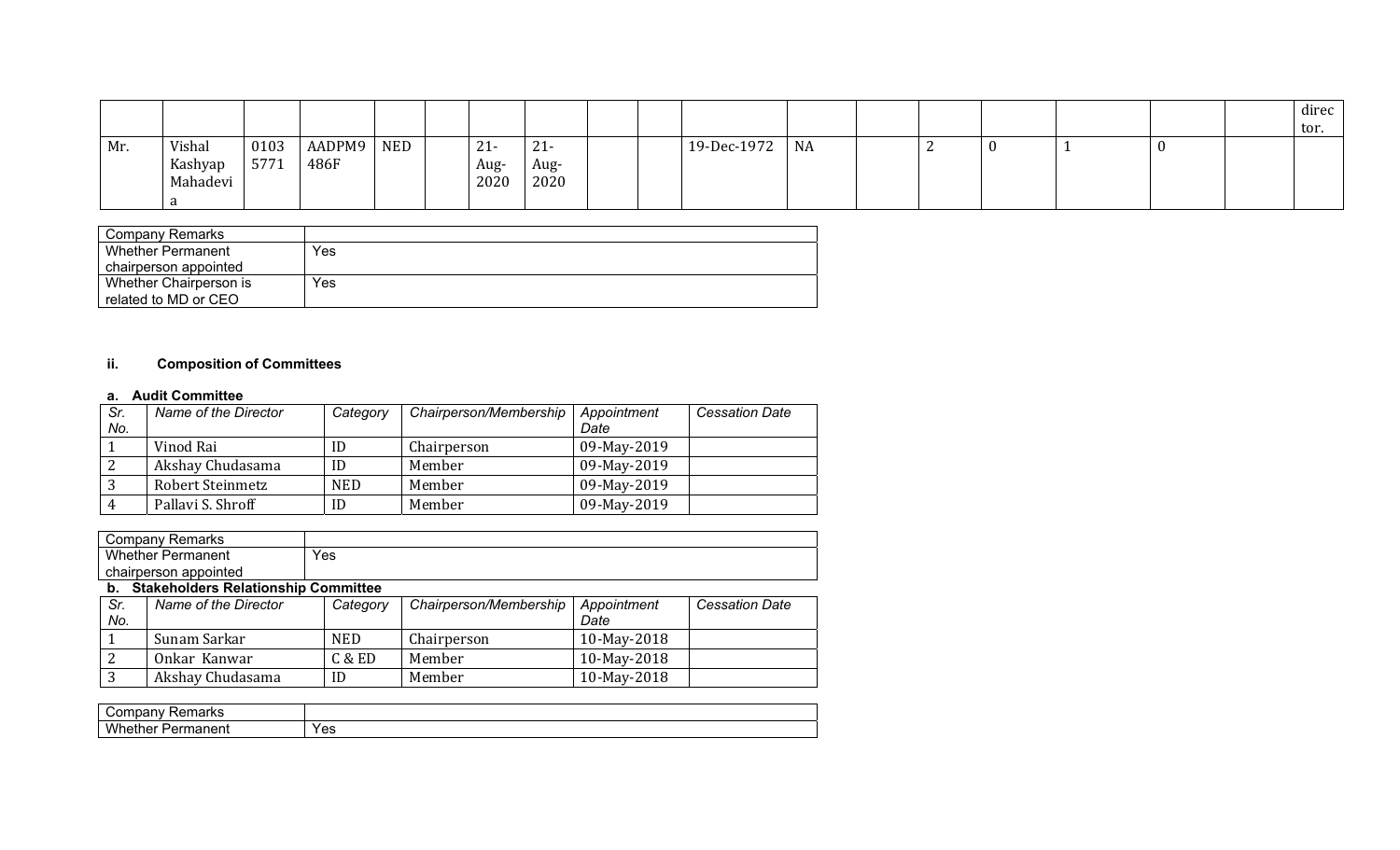# **c. Risk Management Committee**

| Sr.<br>No. | Name of the Director    | Category   | Chairperson/Membership | Appointment<br>Date | <b>Cessation Date</b> |
|------------|-------------------------|------------|------------------------|---------------------|-----------------------|
|            |                         |            |                        |                     |                       |
|            | Sunam Sarkar            | NED.       | Chairperson            | 31-Jul-2019         |                       |
|            | Francesco Gori          | <b>NED</b> | Member                 | 31-Jul-2019         |                       |
|            | <b>Robert Steinmetz</b> | <b>NED</b> | Member                 | 31-Jul-2019         |                       |
|            | Satish Sharma           | ED         | Member                 | 31-Jul-2019         |                       |
|            | Vikram S Mehta          | ID         | Member                 | 31-Jul-2019         |                       |

| Remarks<br>Company '     |     |
|--------------------------|-----|
| <b>Whether Permanent</b> | Yes |
| chairperson appointed    |     |

#### **d. Nomination and Remuneration Committee**

| Sr.<br>No. | Name of the Director | Category | Chairperson/Membership | Appointment<br>Date | <b>Cessation Date</b> |
|------------|----------------------|----------|------------------------|---------------------|-----------------------|
|            | Vinod Rai            | ID       | Chairperson            | 09-May-2019         |                       |
| -2         | Akshay Chudasama     | ID       | Member                 | 09-May-2019         |                       |
|            | Pallavi S. Shroff    | ID       | Member                 | 09-May-2019         |                       |

| Compan∨ Remarks          |     |
|--------------------------|-----|
| <b>Whether Permanent</b> | Yes |
| chairperson appointed    |     |

# iii. **Meeting of Board of Directors**

| Date(s) of Meeting<br>(if any) in the<br>previous quarter | Date(s) of Meeting<br>(if any) in the<br>relevant quarter | Whether<br>requirement of<br>Quorum met | Number of<br>Directors present | <b>Number of Independent</b><br><b>Directors present</b> |
|-----------------------------------------------------------|-----------------------------------------------------------|-----------------------------------------|--------------------------------|----------------------------------------------------------|
| $04 - Nov-2020$                                           | 03-Feb-2021                                               | Yes                                     | 13                             |                                                          |
|                                                           | 22-Mar-2021                                               | Yes                                     | 14                             |                                                          |

| Company Remarks               |    |
|-------------------------------|----|
| Maximum gap between any       | 90 |
| two consecutive (in number of |    |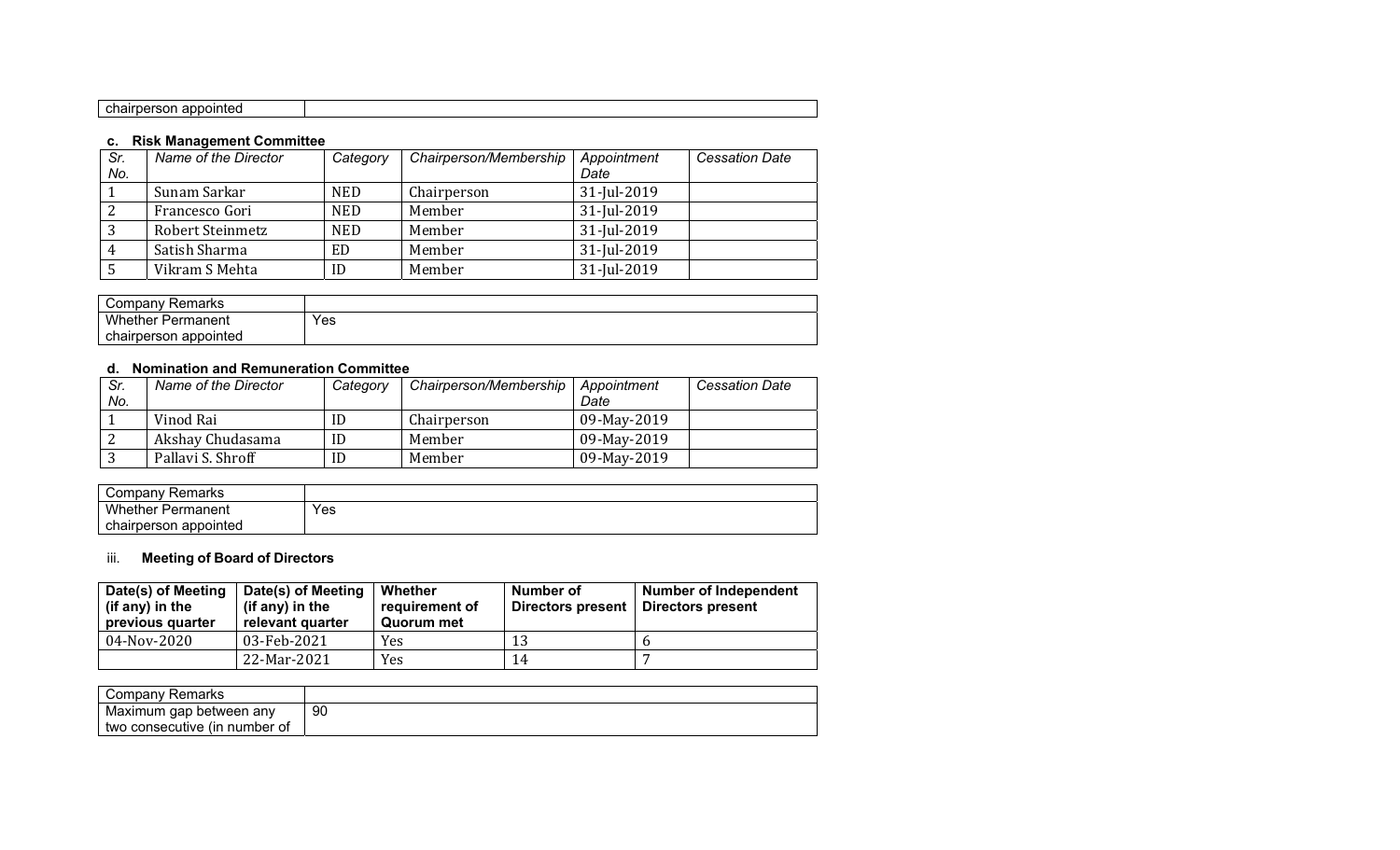| davs |  |
|------|--|

# iv. **Meeting of Committees**

| Name of the<br><b>Committee</b> | Date(s) of<br>meeting during<br>of the committee<br>in the previous<br>quarter | Date(s) of<br>meeting of the<br>committee in the<br>relevant quarter | Whether<br>requirement<br>of Quorum<br>met (Yes/No) | Number of<br><b>Directors</b><br>present | Number of<br>independent<br>directors<br>present |
|---------------------------------|--------------------------------------------------------------------------------|----------------------------------------------------------------------|-----------------------------------------------------|------------------------------------------|--------------------------------------------------|
| <b>Audit Committee</b>          | 03-Nov-2020                                                                    |                                                                      | Yes                                                 | 4                                        | 3                                                |
| <b>Audit Committee</b>          |                                                                                | 02-Feb-2021                                                          | Yes                                                 | 3                                        | $\overline{2}$                                   |
| Nomination &                    | 18-Dec-2020                                                                    |                                                                      | <b>Yes</b>                                          | 3                                        | 3                                                |
| Remuneration                    |                                                                                |                                                                      |                                                     |                                          |                                                  |
| Committee                       |                                                                                |                                                                      |                                                     |                                          |                                                  |
| <b>Stakeholders</b>             |                                                                                | 03-Feb-2021                                                          | Yes                                                 | 3                                        | $\mathbf{1}$                                     |
| Relationship                    |                                                                                |                                                                      |                                                     |                                          |                                                  |
| Committee                       |                                                                                |                                                                      |                                                     |                                          |                                                  |
| Risk Management                 | 03-Nov-2020                                                                    |                                                                      | Yes                                                 | 5                                        | 1                                                |
| Committee                       |                                                                                |                                                                      |                                                     |                                          |                                                  |
| Risk Management                 |                                                                                | 02-Feb-2021                                                          | Yes                                                 | 5                                        | 1                                                |
| Committee                       |                                                                                |                                                                      |                                                     |                                          |                                                  |

| Company Remarks               |    |
|-------------------------------|----|
| Maximum gap between any       | 90 |
| two consecutive (in number of |    |
| days) [Only for Audit         |    |
| Committee]                    |    |

#### v.**Related Party Transactions**

| <b>Subject</b>                                                                                            | <b>Compliance status</b><br>(Yes/No/NA) | <b>Remark</b> |
|-----------------------------------------------------------------------------------------------------------|-----------------------------------------|---------------|
| Whether prior approval of audit committee obtained                                                        | Yes                                     |               |
| Whether shareholder approval obtained for material RPT                                                    | Not Applicable                          |               |
| Whether details of RPT entered into pursuant to omnibus<br>approval have been reviewed by Audit Committee | Yes                                     |               |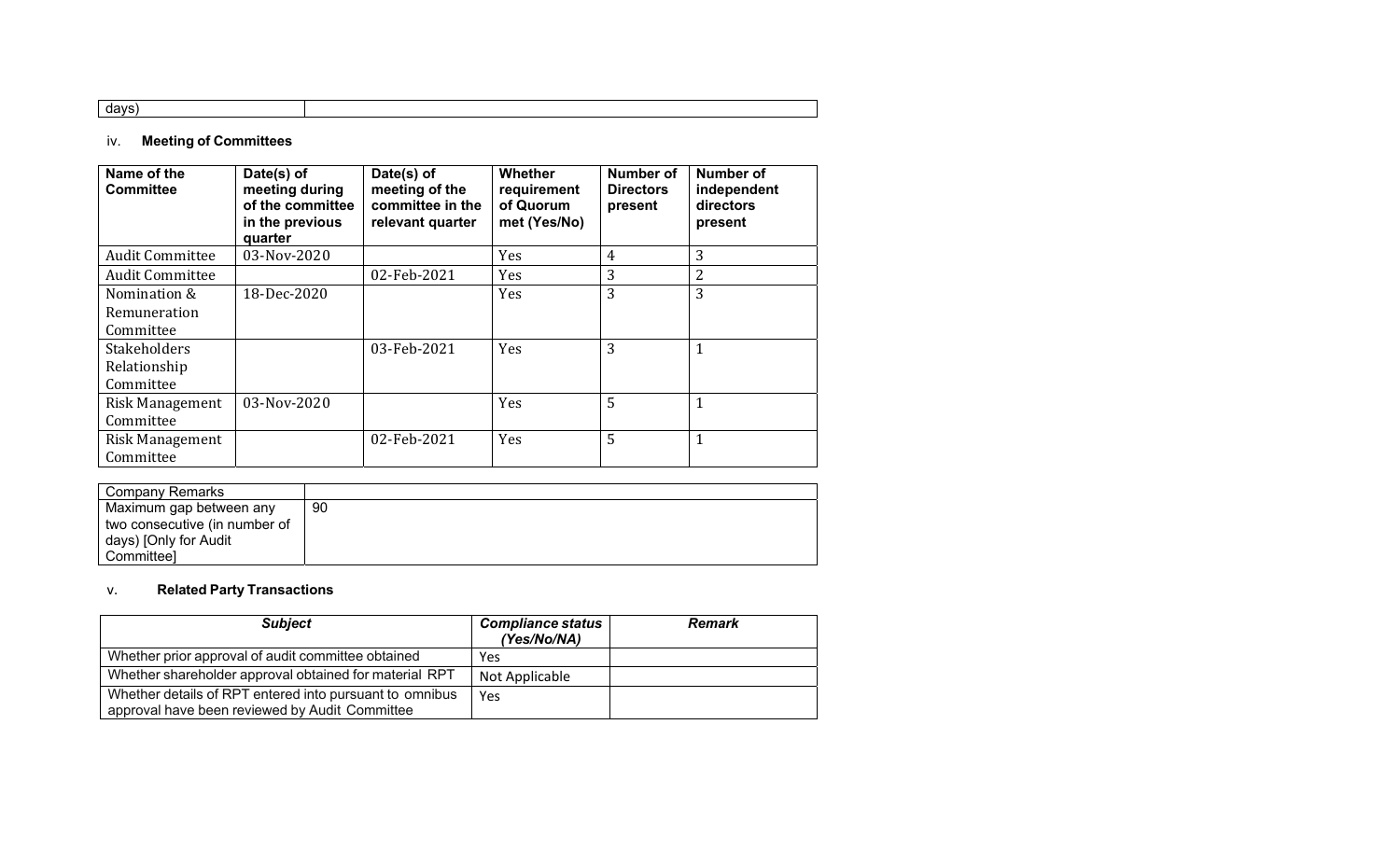| Disclosure of notes on related  |  |
|---------------------------------|--|
| party transactions and          |  |
| Disclosure of notes of material |  |
| related party transactions      |  |

## **VI. Affirmations**

- 1. The composition of Board of Directors is in terms of SEBI (Listing obligations and disclosure requirements) Regulations, 2015. **Yes**
- 2. The composition of the following committees is in terms of SEBI(Listing obligations and disclosure requirements) Regulations, 2015
	- a. Audit Committee **Yes**
	- b. Nomination & remuneration committee **Yes**
	- c. Stakeholders relationship committee **Yes**
	- d. Risk management committee (applicable to the top 100 listed entities)  **Yes**
- 3. The committee members have been made aware of their powers, role and responsibilities as specified in SEBI (Listing obligations and disclosure requirements) Regulations, 2015.  **Yes**
- 4. The meetings of the board of directors and the above committees have been conducted in the manner as specified in SEBI (Listing obligations and disclosure requirements) Regulations, 2015.**- Yes**
- 5. a. This report and/or the report submitted in the previous quarter has been placed before Board of Directors.  **Yes** b. Any comments/observations/advice of Board of Directors may be mentioned here:

**Name : Seema Thapar<br>
Designation : Company Secrets Company Secretary & Compliance Officer**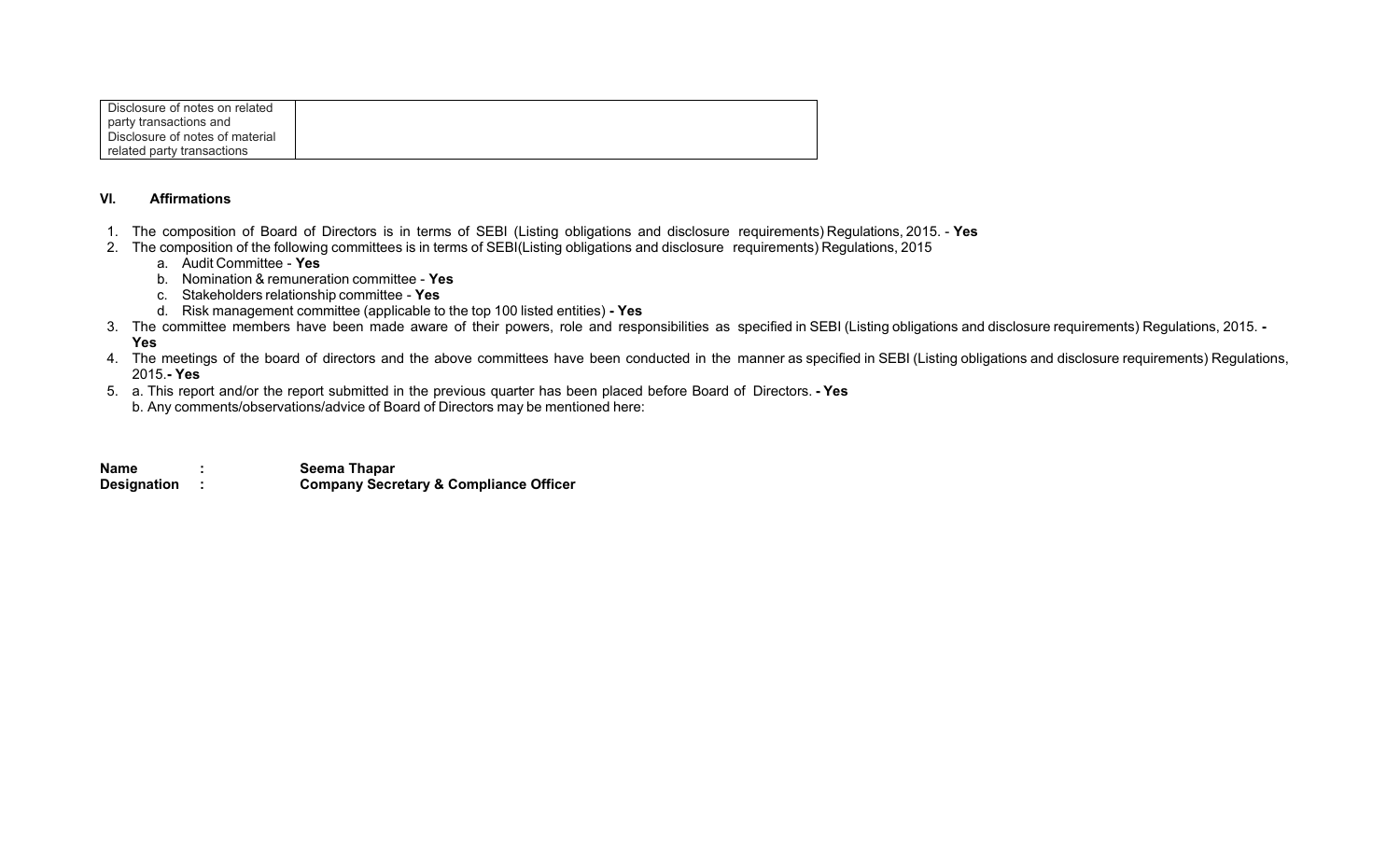#### **ANNEXURE II**

# **Format to be submitted by listed entity at the end of the financial year (for the whole of financial year)**

| I. Disclosure on website in terms of Listing Regulations |                  |                |                    |
|----------------------------------------------------------|------------------|----------------|--------------------|
| <b>Item</b>                                              | <b>Complianc</b> | Company Remark | Website            |
|                                                          | e status         |                |                    |
| As per regulation 46(2) of the LODR:                     |                  |                |                    |
|                                                          |                  |                |                    |
| Details of business                                      | Yes              |                | WWW.APOLLOTYRES.CO |
| Terms and conditions of appointment of                   | Yes              |                | WWW.APOLLOTYRES.CO |
| Composition of various committees of                     | Yes              |                | WWW.APOLLOTYRES.CO |
| Code of conduct of board of directors and                | Yes              |                | WWW.APOLLOTYRES.CO |
| Details of establishment of vigil mechanism/             | Yes              |                | WWW.APOLLOTYRES.CO |
| Criteria of making payments to non-                      | Yes              |                | WWW.APOLLOTYRES.CO |
| Policy on dealing with related party                     | Yes              |                | WWW.APOLLOTYRES.CO |
| Policy for determining 'material' subsidiaries Yes       |                  |                | WWW.APOLLOTYRES.CO |
| Details of familiarization programs imparted             | Yes              |                | WWW.APOLLOTYRES.CO |
| Email address for grievance redressal and                | Yes              |                | WWW.APOLLOTYRES.CO |
| other relevant details entity who are                    |                  |                |                    |
| Contact information of the designated                    | Yes              |                | WWW.APOLLOTYRES.CO |
| <b>Financial results</b>                                 | Yes              |                | WWW.APOLLOTYRES.CO |
| Shareholding pattern                                     | Yes              |                | WWW.APOLLOTYRES.CO |
| Details of agreements entered into with the              | Yes              |                | WWW.APOLLOTYRES.CO |
| media companies and/or their associates                  |                  |                |                    |
| Schedule of analyst or institutional investor            | Yes              |                | WWW.APOLLOTYRES.CO |
| meet and presentations madeby the listed                 |                  |                |                    |
| New name and the old name of the listed                  | <b>Not</b>       |                |                    |
| Advertisements as per regulation 47 (1)                  | Yes              |                | WWW.APOLLOTYRES.CO |
| Credit rating or revision in credit rating               | Yes              |                | WWW.APOLLOTYRES.CO |
| Separate audited financial statements of                 | Yes              |                | WWW.APOLLOTYRES.CO |
| As per other regulations of the LODR:                    |                  |                |                    |
| Whether company has provided information                 |                  |                | WWW.APOLLOTYRES.CO |
| under separate section on its website as                 | Yes              |                |                    |
| per Regulation 46(2)                                     |                  |                | M                  |
| Materiality Policy as per Regulation 30                  | Yes              |                | WWW.APOLLOTYRES.CO |
| Dividend Distribution policy as per                      | Yes              |                | WWW.APOLLOTYRES.CO |
| It is certified that these contents on the               | Yes              |                | WWW.APOLLOTYRES.CO |
| <b>Il Annual Affirmations</b>                            |                  |                |                    |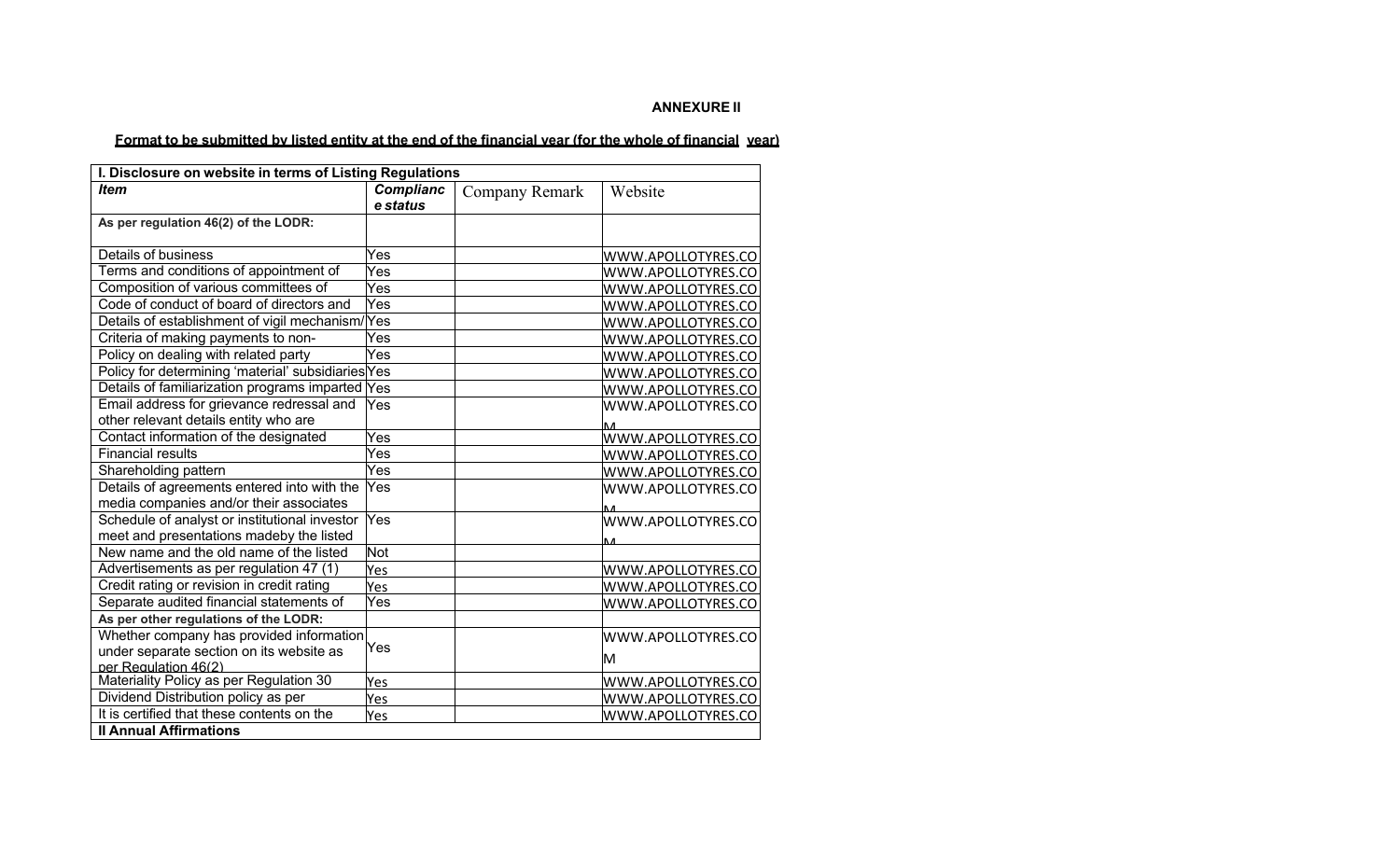| <b>Particulars</b>                                                                 | <b>Regulation</b>            | Compl  | Company |
|------------------------------------------------------------------------------------|------------------------------|--------|---------|
|                                                                                    | <b>Number</b>                | iance  | Remark  |
|                                                                                    |                              | status |         |
| Independent director(s) have been                                                  | $16(1)(b)$ & $25(6)$         | Yes    |         |
| appointed in terms of specified criteria of<br>'independence' and/or 'eligibility' |                              |        |         |
| <b>Board composition</b>                                                           | $17(1), 17(1A)$ &            |        |         |
|                                                                                    | 17(1B)                       | Yes    |         |
| <b>Meeting of Board of directors</b>                                               | 17(2)                        | Yes    |         |
| Quorum of Board meeting                                                            | 17(2A)                       | Yes    |         |
| <b>Review of Compliance Reports</b>                                                | 17(3)                        | Yes    |         |
| Plans for orderly succession for                                                   | 17(4)                        | Yes    |         |
| appointments                                                                       |                              |        |         |
| Code of Conduct                                                                    | 17(5)                        | Yes    |         |
| Fees/compensation                                                                  | 17(6)                        | Yes    |         |
| Minimum Information                                                                | 17(7)                        | Yes    |         |
| <b>Compliance Certificate</b>                                                      | 17(8)                        | Yes    |         |
| <b>Risk Assessment &amp; Management</b>                                            | 17(9)                        | Yes    |         |
| Performance Evaluation of Independent                                              | 17(10)                       | Yes    |         |
| <b>Directors</b>                                                                   |                              |        |         |
| Recommendation of Board                                                            | 17(11)                       | Yes    |         |
| Maximum number of directorship                                                     | 17A                          | Yes    |         |
| <b>Composition of Audit Committee</b>                                              | 18(1)                        | Yes    |         |
| Meeting of Audit Committee                                                         | 18(2)                        | Yes    |         |
| Composition of nomination & remuneration<br>committee                              | $19(1)$ & (2)                | Yes    |         |
| Quorum of Nomination and Remuneration<br>Committee meeting                         | 19(2A)                       | Yes    |         |
| Meeting of nomination & remuneration<br>committee                                  | 19(3A)                       | Yes    |         |
| <b>Composition of Stakeholder Relationship</b><br>Committee                        | $20(1), 20(2)$ and<br>20(2A) | Yes    |         |
| Meeting of stakeholder relationship<br>committee                                   | 20(3A)                       | Yes    |         |
| Composition and role of risk management<br>committee                               | 21(1), (2), (3), (4)         | Yes    |         |
| <b>Meeting of Risk Management Committee</b>                                        | 22                           | Yes    |         |
| <b>Vigil Mechanism</b>                                                             | $\overline{22}$              | Yes    |         |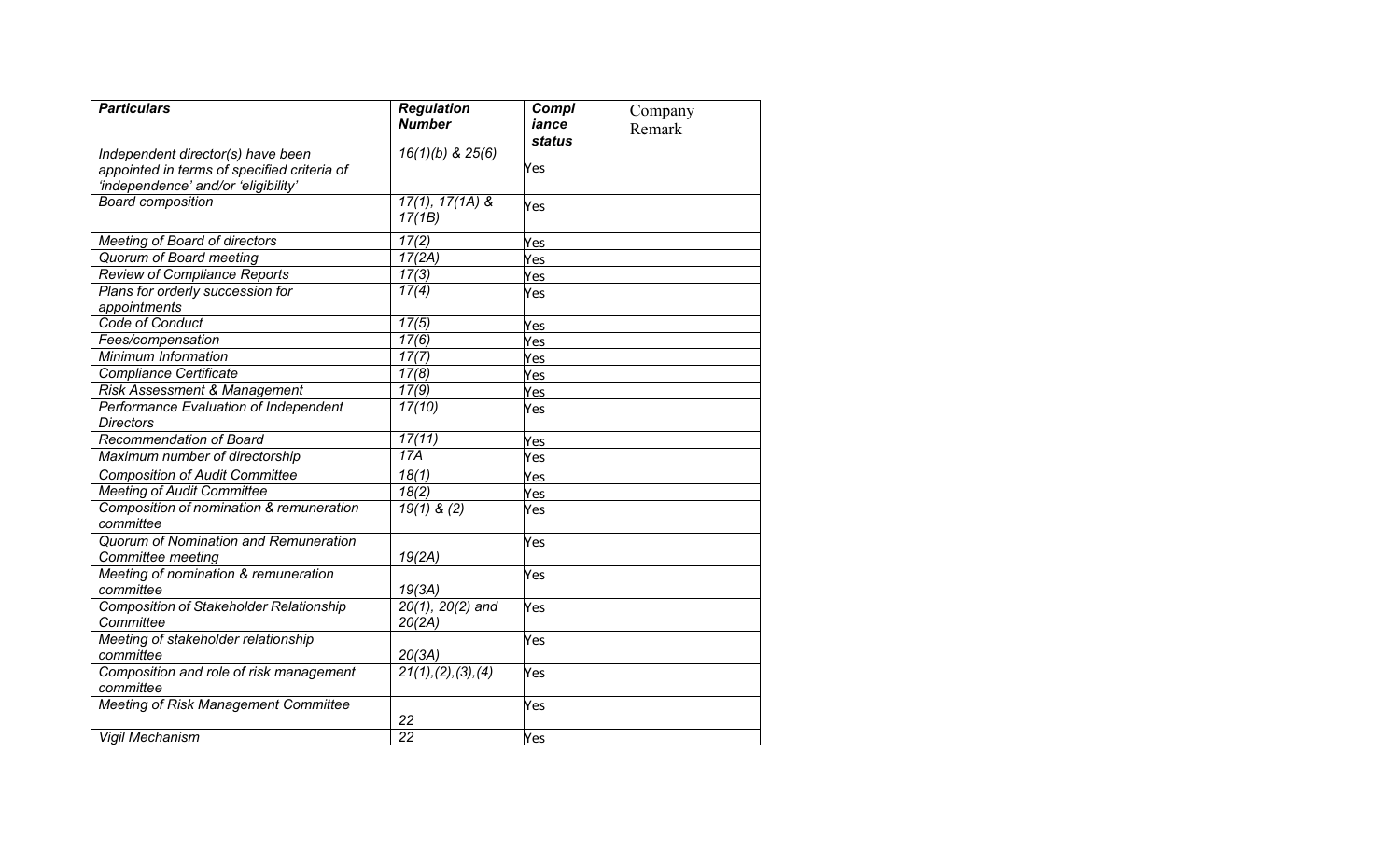| Policy for related party Transaction        | $23(1)$ , $(1A)$ , $(5)$ , $(6)$ | Yes            |
|---------------------------------------------|----------------------------------|----------------|
| Prior or Omnibus approval of Audit          | 23(2), (3)                       | Yes            |
| Committee for all related party             |                                  |                |
| Approval for material related party         | 23(4)                            | Not Applicable |
| transactions                                |                                  |                |
| Disclosure of related party transactions on | 23(9)                            | Yes            |
| consolidated basis                          |                                  |                |
| Composition of Board of Directors of        | 24(1)                            | Yes            |
| unlisted material Subsidiary                |                                  |                |
| <b>Other Corporate Governance</b>           | 24(2), (3), (4), (5)             | Yes            |
| requirements with respect to subsidiary of  | &(6)                             |                |
| Annual Secretarial Compliance Report        |                                  | Yes            |
|                                             | 24(A)                            |                |
| Alternate Director to Independent Director  | 25(1)                            | Not Applicable |
|                                             |                                  |                |
| <b>Maximum Tenure</b>                       |                                  | Yes            |
|                                             | 25(2)                            |                |
| Meeting of independent directors            | $25(3)$ & $(4)$                  | Yes            |
| Familiarization of independent directors    | 25(7)                            | Yes            |
| Declaration from Independent Director       | $25(8)$ & $(9)$                  | Yes            |
| D & O Insurance for Independent             | 25(10)                           | Yes            |
| Memberships in Committees                   | 26(1)                            | Yes            |
| Affirmation with compliance to code of      | 26(3)                            |                |
| conduct from members of Board of            |                                  |                |
| <b>Directors and Senior management</b>      |                                  | Yes            |
| personnel                                   |                                  |                |
| Disclosure of Shareholding by Non-          | 26(4)                            | Yes            |
| <b>Executive Directors</b>                  |                                  |                |
| Policy with respect to Obligations of       | 26(2) & 26(5)                    | Yes            |
| directors and senior management             |                                  |                |

| า+hor<br>--<br>ווטו.<br>$- \cdots -$ |  |
|--------------------------------------|--|
|                                      |  |